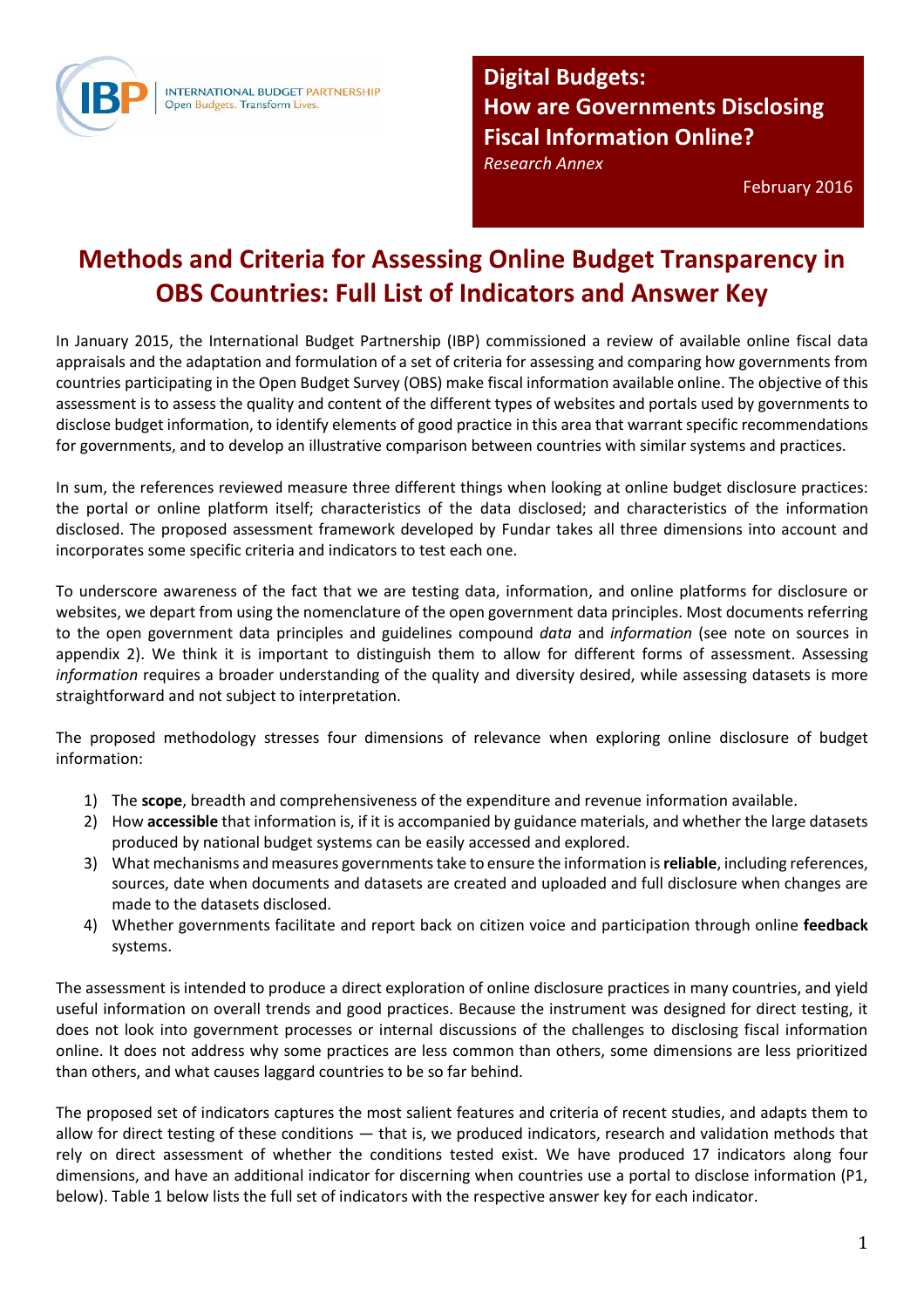**Table 1 Portal P1. Does the government publish its budget and revenue information in a specific and dedicated portal?**  Yes, there is a government portal independent of the budget and revenue websites, which brings together information and serves as an entry-point No, the information is included in one or more government websites where information is hosted, but there is no 'portal'. **Scope S1. Completeness:**  Are all eight budget documents as identified by the OBS published and disclosed online? All eight budget documents identified by the OBS are published online Some, but not all budget documents identified by the OBS are published online Only the approved budget or no budget documents are published online Does the website or portal publish guidelines and manuals to explain and understand the budget cycle and the budget documents? Yes, the website or portal has guideline documents that explain the budget cycle and the budget documents disclosed There are some guideline documents, but they are not comprehensive. There are no guidance documents proactively disclosed in the website or portal Does the website or portal publish different types of fiscal information, including both budget and revenue information? The revenue information disclosed by the government is linked or hosted in the main budget information website/ portal. The website or portal only includes budget information, revenue information is disclosed in another website Revenue information is not disclosed online **S2. Comprehensive r***evenue* **information**  Does the revenue information disclosed by the government website or portal include the basis of economic growth and revenue estimates? Yes, the revenue information includes the basis for economic growth and revenue estimates. The revenue information disclosed by the government includes the basis for economic growth estimates, but not for revenue estimates. The revenue information disclosed by the government includes the basis for revenue estimates, but not for economic growth estimates. The revenue information disclosed by the government does not include calculation basis for either economic growth estimates nor revenue estimates. Does the revenue information disclosed by the government include detailed revenue sources, by type of income? Yes, the revenue information disclosed by the government includes detailed revenue sources by type of income. The revenue information disclosed by the government includes detailed revenue sources by type of income, but it is missing one or more types of income, or not all income types are disaggregated. No, the revenue information disclosed by the government does not include detailed revenue sources by type of income, it is only aggregate information.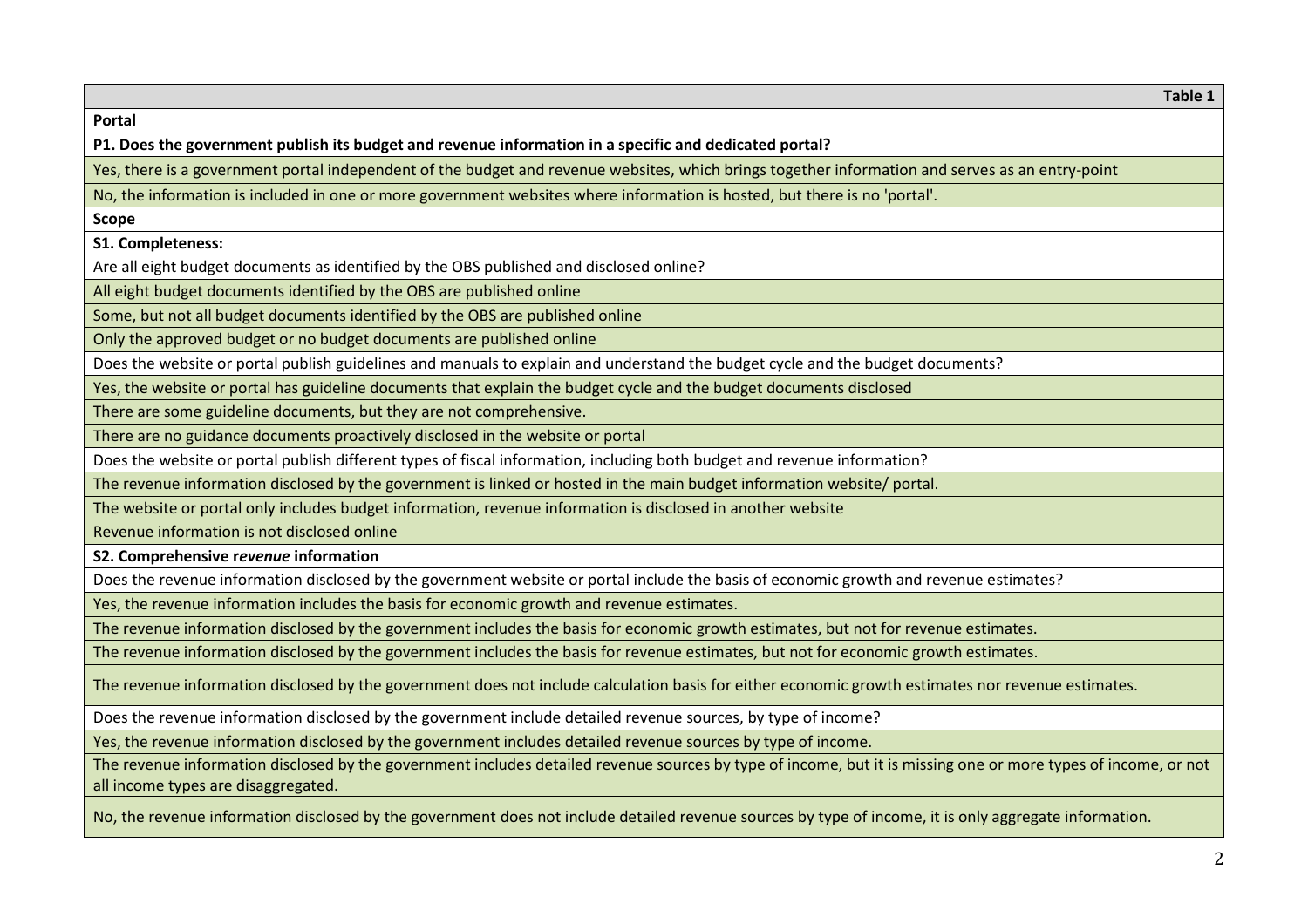Does the revenue information disclosed by the government include historic and year to date debt information, disaggregated by type?

Yes, the revenue information disclosed by the government includes historic and year-to-date debt information, and debt information is disaggregated by type.

The revenue information disclosed by the government includes historic and year-to-date debt information, but this information is not disaggregated by type of debt.

The revenue information disclosed by the government is disaggregated by type of debt, but it does not include both historic and year-to-date debt information.

Revenue information disclosed by the government does not specifically consider debt.

Does the revenue information disclosed by the government include detailed aid and cooperation funds?

Yes, the revenue information disclosed by the government includes detailed information on the aid and cooperation funds received, including all sources.

The revenue information disclosed by the government includes some information on aid and cooperation funds received, but it does not consider all funds, or it does not distinguish between sources.

The revenue information disclosed by the government does not include aid and cooperation funds.

Does the revenue information disclosed by the government include disaggregated estimates of fiscal expenditures, including a methodology and basis for their estimation?

Yes, the revenue information disclosed by the government includes disaggregated estimates of fiscal expenditures, including a methodology and basis for their estimation

The revenue information disclosed by the government includes only aggregated estimates of fiscal expenditures.

The revenue information disclosed by the government includes only disaggregated estimates of fiscal expenditures, but not a methodology and basis for their estimation.

The revenue information disclosed by the government does not include fiscal expenditures.

**S3. Comprehensive** *budget* **information** 

Does the budget information disclosed by the government website or portal include in-year adjustments to the approved budget?

Yes, there are links to in-year adjustments to the approved budget in the budget information disclosed by the government.

No, there are no links to in-year adjustments to the approved budget in the budget information disclosed government.

Does the budget information disclosed by the government website or portal include specific 'check-book' level information for its programatic activities?

Yes, there is disaggregated and specific 'check-book' information in the budget information disclosed by the government website or portal, for all of its programmatic activities.

There is disaggregated and specific 'check-book' information for some but not all programmatic activities carried out by the government in the budget information disclosed.

There is no disaggregated and specific 'check-book' information in the budget information disclosed by the government website or portal.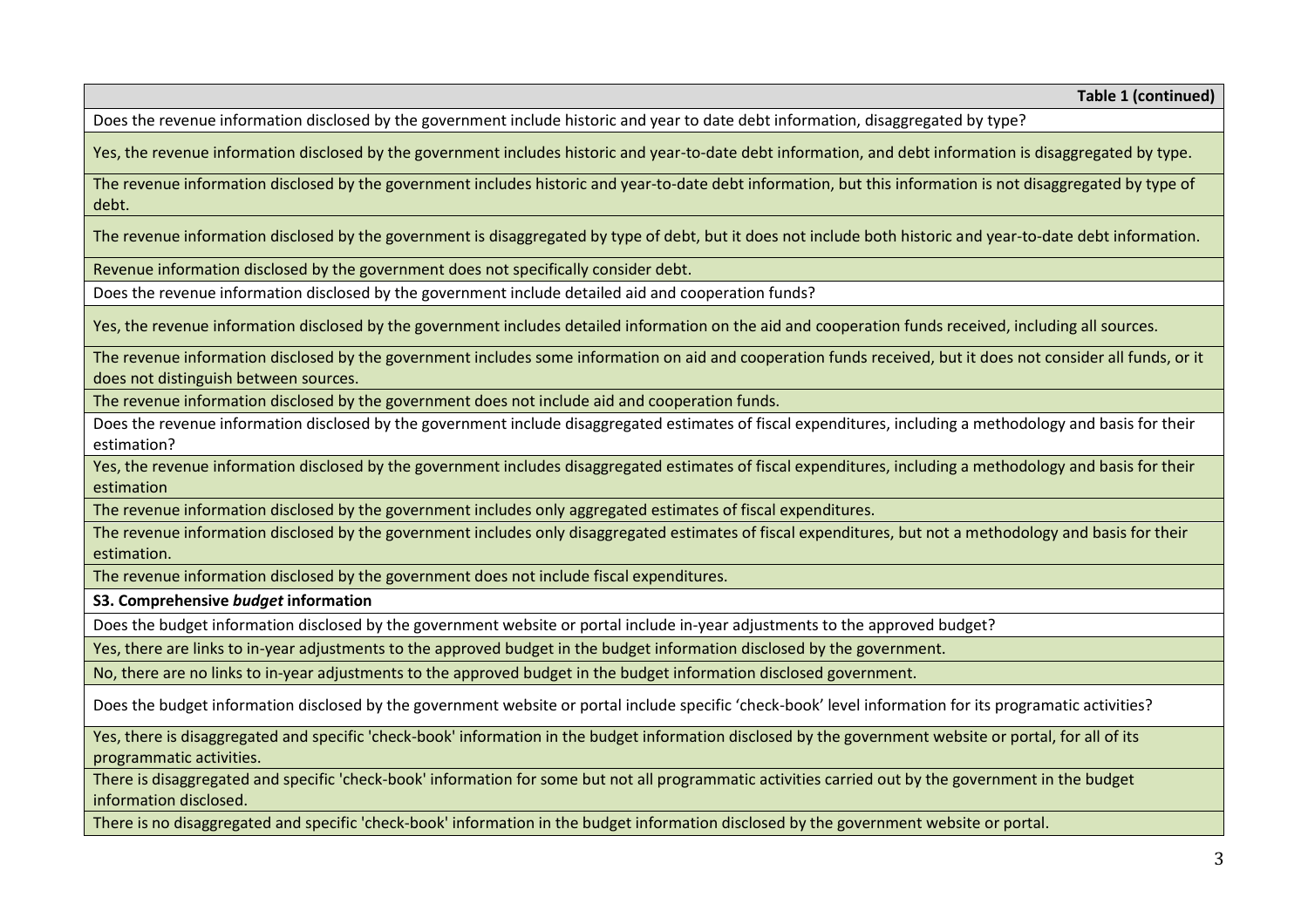Does the budget information disclosed by the government website or portal include specific and disaggregated infrastructure project information?

Yes, there is disaggregated infrastructure project information in the budget information disclosed by the government website or portal, for all or most projects.

There is disaggregated infrastructure project information in the budget information disclosed by the government website or portal, but it is incomplete, and important projects are missing.

There is no disaggregated infrastructure project information in the budget information disclosed by the government website or portal.

Does the budget information disclosed by the government website or portal include specific and disaggregated information on program personnel salaries and benefits?

Yes, there is specific and disaggregated information on program personnel salaries and benefits in the budget information disclosed by the government website or portal, for all or most policy programs.

There is specific and disaggregated information on program personnel salaries and benefits in the budget information disclosed by the government website or portal, but it is incomplete, or it is not disclosed for key policy programs.

There is no specific and disaggregated information on program personnel salaries and benefits in the budget information disclosed by the government website or portal.

Does the budget information disclosed by the government website or portal include detailed procurement information?

Yes, the budget information disclosed by the government website or portal includes detailed procurement information.

The budget information disclosed by the government website or portal includes detailed procurement information, but it is incomplete, or key policy programs are missing this information.

The budget information disclosed by the government website or portal does not include detailed procurement information.

Does the budget information disclosed by the government website or portal policy results information?

Yes, the budget information disclosed by the government includes detailed policy results information, including outcome and impact indicators.

The budget information disclosed by the government website or portal includes policy results information, but not for all policy programs.

The budget information disclosed by the government website or portal does not include policy results information.

**Accessibility** 

٦

**A1. All proactively disclosed information and data can be accessed for free, with no registration conditions** 

All information proactively disclosed in the government website or portal can be accessed with no cost (free), and there are no registration requirements of any kind.

All information proactively disclosed in the government website or portal can be accessed with no cost (free), but there are registration requirements.

Some information proactively disclosed has a recovery charge, or cost; or there are stringent registration requirements making access to the website or portal information costly.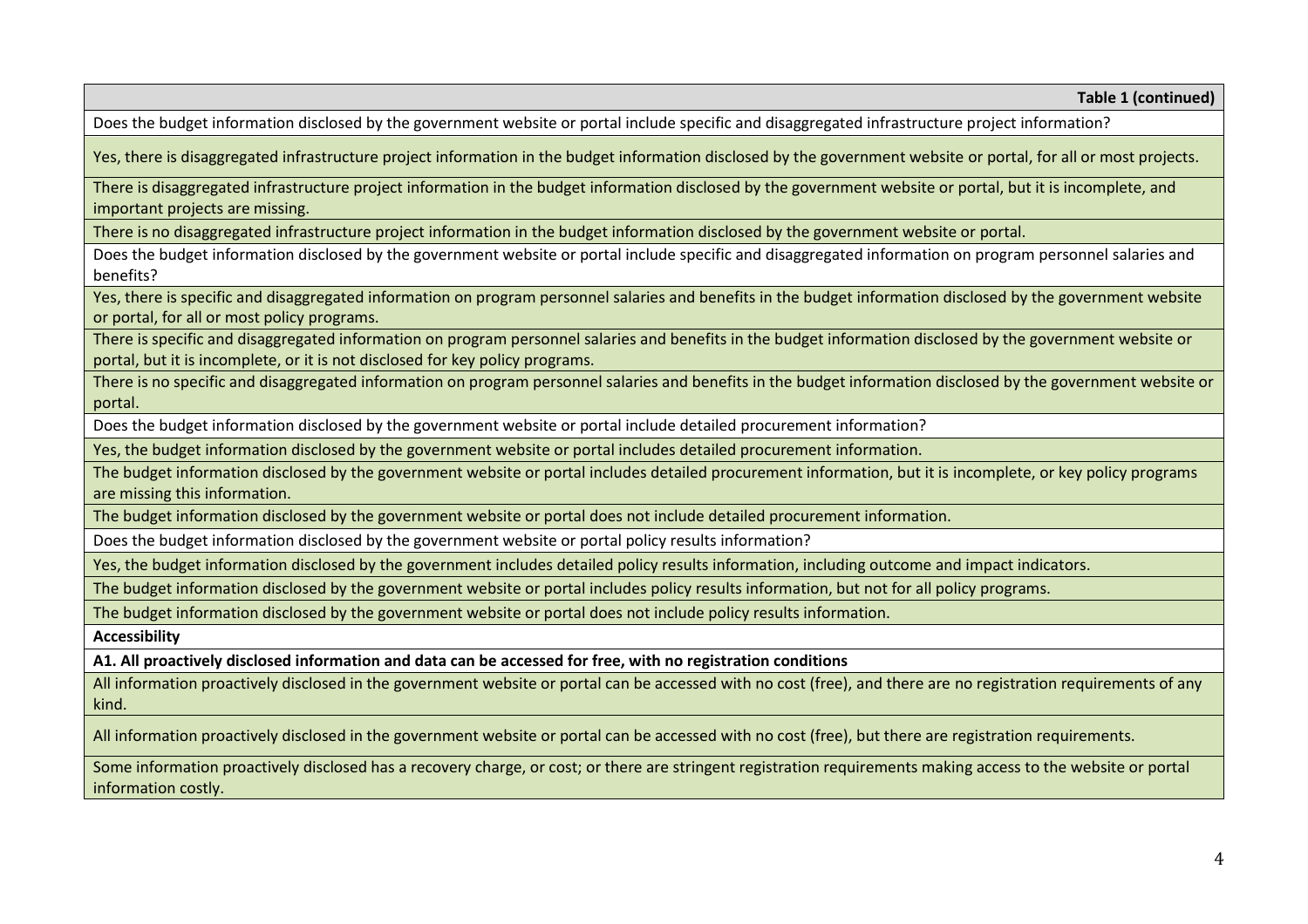**A2. The portal or website includes specific guidance information, including:** 

A detailed **site map** that considers all available pages, documents, datasets and links;

An easily accessible **glossary**;

An easily accessible **document explaining the government classification system** and levels of disaggregation;

Easily accessible guidance **documents explaining what each document and dataset contain;**

Easily accessible guidance documents explaining **what information is not included for legal or administrative reasons and how to request it;**

Detailed **licensing information** for each document and dataset.

All six types of guidance information are included in the government website or portal (site map, glossary, classification explanation, document and dataset content explanation, exclusions registry and licensing information).

At least five of the documents listed are included in the government website or portal (please detail in the comments section which ones).

At least four of the documents listed are included in the government website or portal (please detail in the comments section which ones).

At least three of the documents listed are included in the government website or portal (please detail in the comments section which ones).

At least two of the documents listed are included in the government website or portal (please detail in the comments section which ones).

Only one of the documents listed are included in the government website or portal (please detail in the comments section which one).

The government portal or website does not include specific guidance information other than general descritpions in the links.

**A3. The portal or website has query, search and representation tools for exploring information and data.** 

The government website or portal has all three types of interactive tools for exploring the information and data (a search tool, for text and documents; a query tool, for data and datasets; and a representation or graphics tool, to aggregate, plot or graph the information contained in the datasets).

The government website or portal has one or two interactive tools for exploring the information and data, but not all three (please comment which are missing).

There are no interactive tools for exploring the information and data disclosed in the government website or portal.

**A4. The portal or website includes APIs that facilitate bulk and granular access to datasets.** 

The government website or portal includes APIs (application programing interfaces), which facilitate bulk and granular access to the data through the use of outside computer program access.

The government website or portal does not include APIs (application programing interfaces), which facilitate bulk and granular access to the data through the use of outside computer program access.

**A5. The portal or website has standardized domains, links, information and data** *nomenclature***.** 

The government website or portal uses similar, standardized domains and links; information and data naming standards are evident, and intuitive.

The government website or portal uses similar, standardized domains and links in some but not all cases. Information and data naming standards are evident, and intuitive.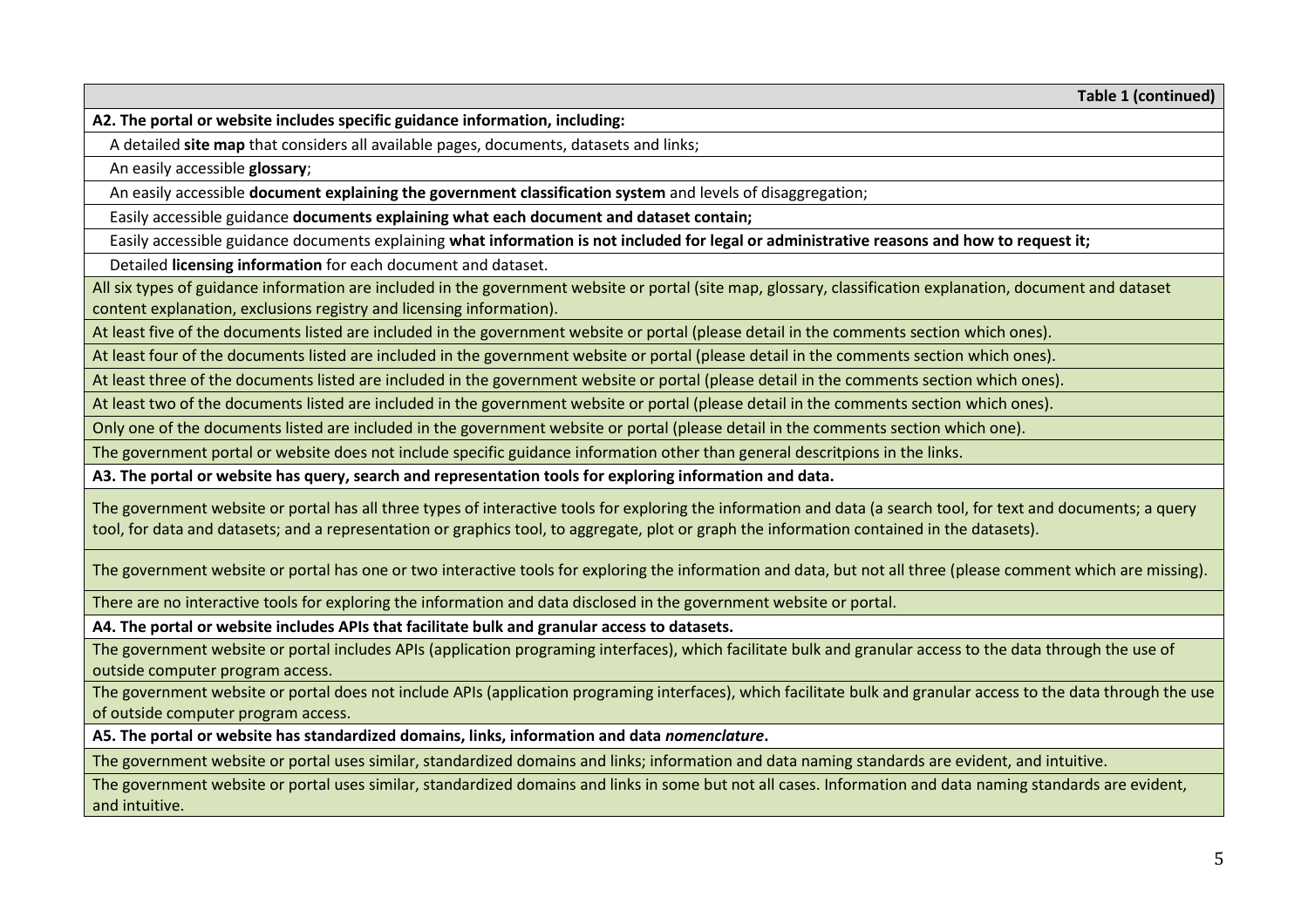The information and data naming standards of the government website or portal are evident, and intuitive, but domains and links are not similar and standardized.

The government website or portal does not use similar, standardized domains and links, and information / data naming standards are not evident.

**A6. Datasets are presented according to standardized formats, tagged and described.** 

The datasets disclosed in the government website or portal have standard formats, they have a basic description explaining what the dataset contains and tags, to facilitate use.

The datasets disclosed in the government website or portal have at least one of the conditions mentioned (standard formats, a basic description explaining what the dataset contains and / or tags, to facilitate use).

The datasets disclosed in the government website or portal have neither standard formats, a basic description explaining what the dataset contains nor tags, to facilitate use.

**A7. Datasets are downloadable, machine readable and disclosed in non-proprietary formats.** 

The datasets disclosed in the government website or portal meet all three criteria mentioned (they are donwloadable, machine readable and disclosed in nonproprietary forms)

The datasets disclosed in the government website or portal meet at least one but not all of the criteria mentioned (please indicate in the comments section which are met, and which are not).

The datasets disclosed in the government website or portal are neither donwloadable, machine readable nor disclosed in non-proprietary forms.

**Reliability** 

Ī

**R1. The information and datasets disclosed by the government website or portal:** 

Are published promptly after being created by the respective government agency

Identify their source

Have a date of publication or last change

The information and datasets disclosed by the government website or portal meet all three conditions (they have a date of publication or last change, they identify their source and they are published promptly after being created by the respective government agency).

The information and datasets disclosed by the government website or portal have a date of publication or last change and are published promptly after being created by the respective government agency, but they do not identify their source.

The information and datasets disclosed by the government website or portal identify their source, but they do not have a date of publication or last change, or they are not published promptly after being created by the respective government agency.

The information and datasets disclosed by the government website or portal d onot identify their source, but they are not published promptly after being created by the respective government agency, or there is no way of telling how promptly they are published.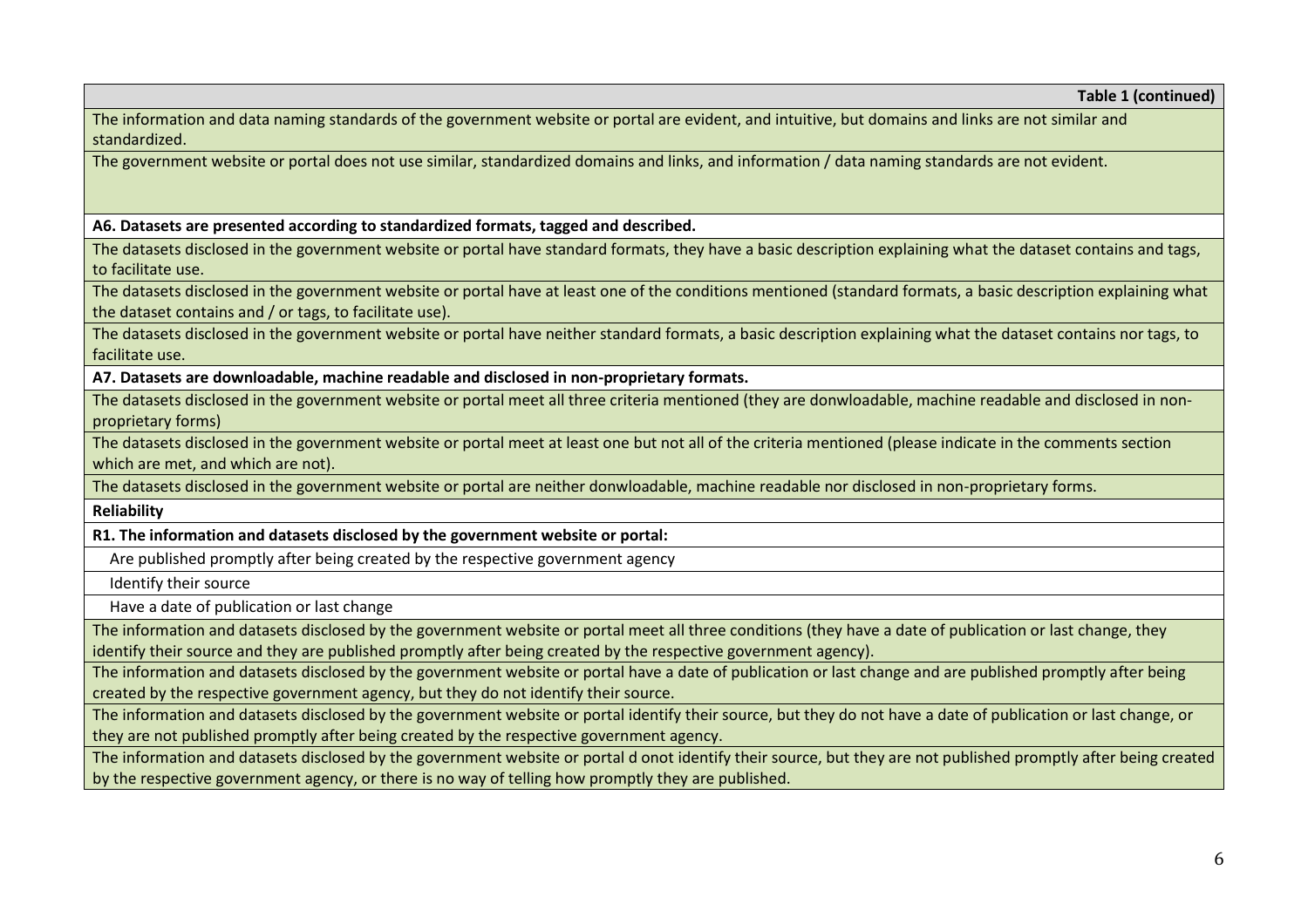**R2. The website includes a document detailing the sources, publishing schedule and timelines for all information and datasets proactively disclosed.** 

The government website or portal has all three types of documents: a list of sources, a publishing schedule and timelines for the information and datasets proactively disclosed.

The government website or portal has all three types of documents: a list of sources, a publishing schedule and timelines for some but not all the information and datasets proactively disclosed.

The government website or portal publishes some but not all of the documents mentioned (a list of sources, a publishing schedule and timelines) for some or all of the information and datasets proactively disclosed.

The government website or portal does not publish any of the documents mentioned (a list of sources, a publishing schedule and timelines).

**R3. All datasets produced by static and dynamic queries, data representation graphs and tables produced by website tools include source information and a date stamp** 

Yes, both source information and a date stamp are added to the graphs, tables and datasets produced by website tools.

Source information and a date stamp are added to some but not all of the graphs, tables and datasets produced by website tools.

The graphs, tables and datasets produced by website tools include source information, but not a date stamp.

The graphs, tables and datasets produced by website tools include a date stamp, but no source information.

The graphs, tables and datasets produced by website do not include a date stamp, nor source information, or there are no tools to produce graphs, tables and datasets.

**R4. The government website or portal registers changes to its datasets and documents, and:** 

it produces a log of all changes that can be easily accessed by users;

it manages a listserv users can register in to be notified of changes made to datasets;

Changes to the government website or portal are registered, there is a log of all changes that can be easily accessed by users and a listserv through which users are notified of changes made to datasets.

Changes to the government website or portal are registered, but the log of all changes cannot be easily accessed by users and there is no listserv through which users are notified of changes made to datasets.

Changes to the government website or portal are registered, and there is a listserv through which users are notified of changes made to datasets, but there is no log of changes.

Changes to the government website or portal are not registered, or there is no way of telling because there is no log of changes, or there is but it is not public, and there is no listserv through which users are notified of changes made to datasets.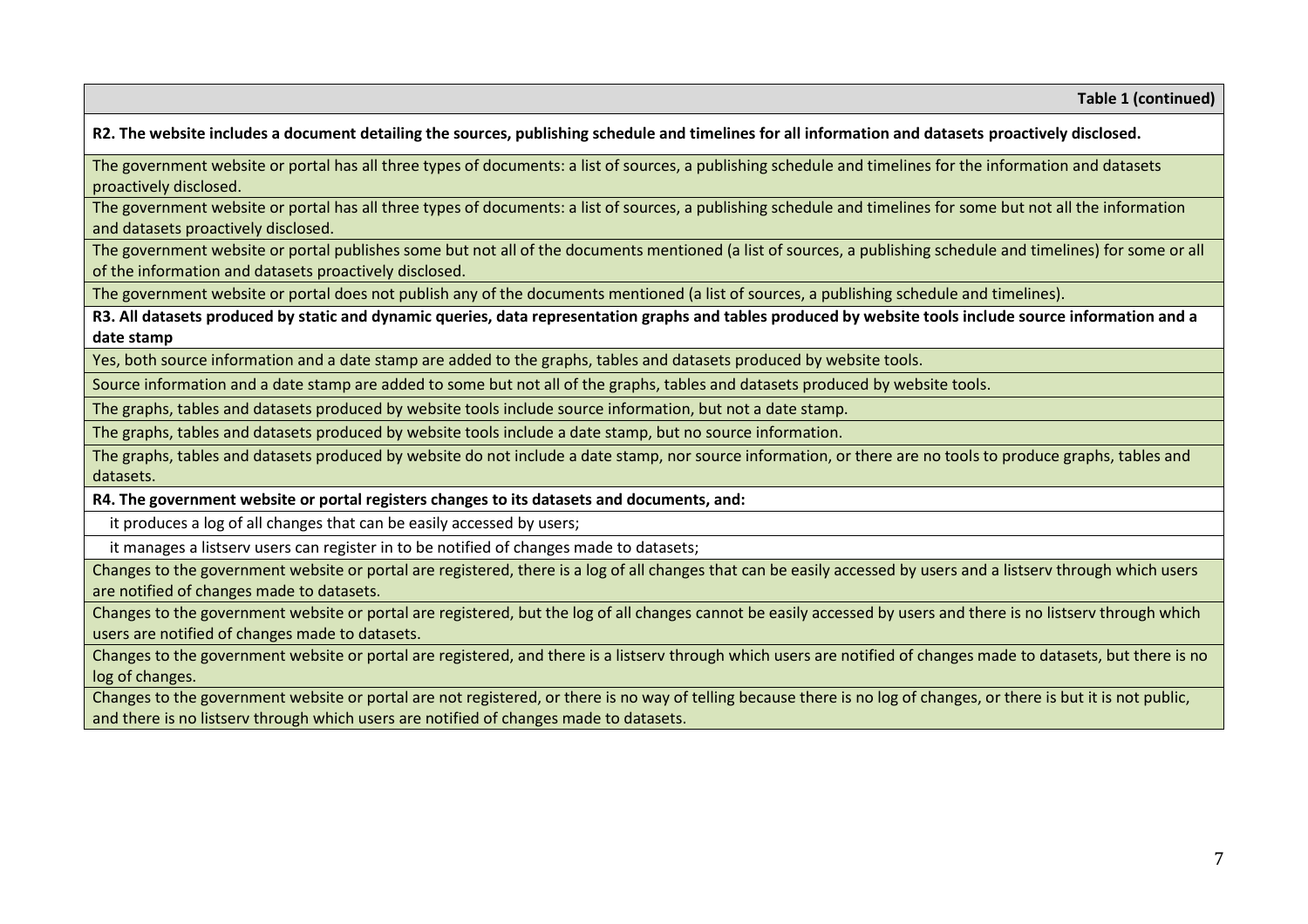**R5. Historical information and previous versions of existing datasets and previous websites are stored and accessible for at least five years** 

Historical information and previous versions of existing datasets and websites are stored and they are accessible for at least five years.

Historical information and previous versions of existing datasets and websites are stored, but they are accessible for less than five years back.

Some but not all historical information and previous versions of existing datasets and websites are stored.

There is no historical information nor access to previous versions of existing datasets and websites in the government website or portal.

**Feedback** 

**F1. The government website or portal has feedback mechanisms that allow users to request guidance and assistance, including:** 

Static feedback forms, where you can leave a question and contact information

Interactive feedback forms, including telephone and chat and

General contact information (email)

Specific contact information, including contact name and specific email of responsible offices

A log-system for following up on specific guidance and assistance requests

The government website or portal has all of the feedback mechanisms mentioned, including a static feedback form, interactive feedback forms (chat), general contact information, specific contact information, and a log system, facilitating follow up.

The government website or portal has at least four of the feedback mechanisms mentioned (please indicate which in the comments section).

The government website or portal has at least three of the feedback mechanisms mentioned (please indicate which in the comments section).

The government website or portal has at least two of the feedback mechanisms mentioned (please indicate which in the comments section).

The government website or portal has at least one of the feedback mechanisms mentioned (please indicate which in the comments section).

The government website or portal does not have any of the feedback mechanisms mentioned.

**F2. The website has an easily available document or set of documents reporting website user statistics and past feedback and responses.** 

The government website or portal has one or more documents reporting user statistics and feedback and question responses provided in the past.

The government website or portal has one or more documents reporting user statistics, but no information on feedback and responses provided in the past.

The government website or portal has one or more documents reporting feedback and responses provided in the past, but no information on user statistics.

The government website or portal has neither information on user statistics nor information on feedback and responses provided in the past.